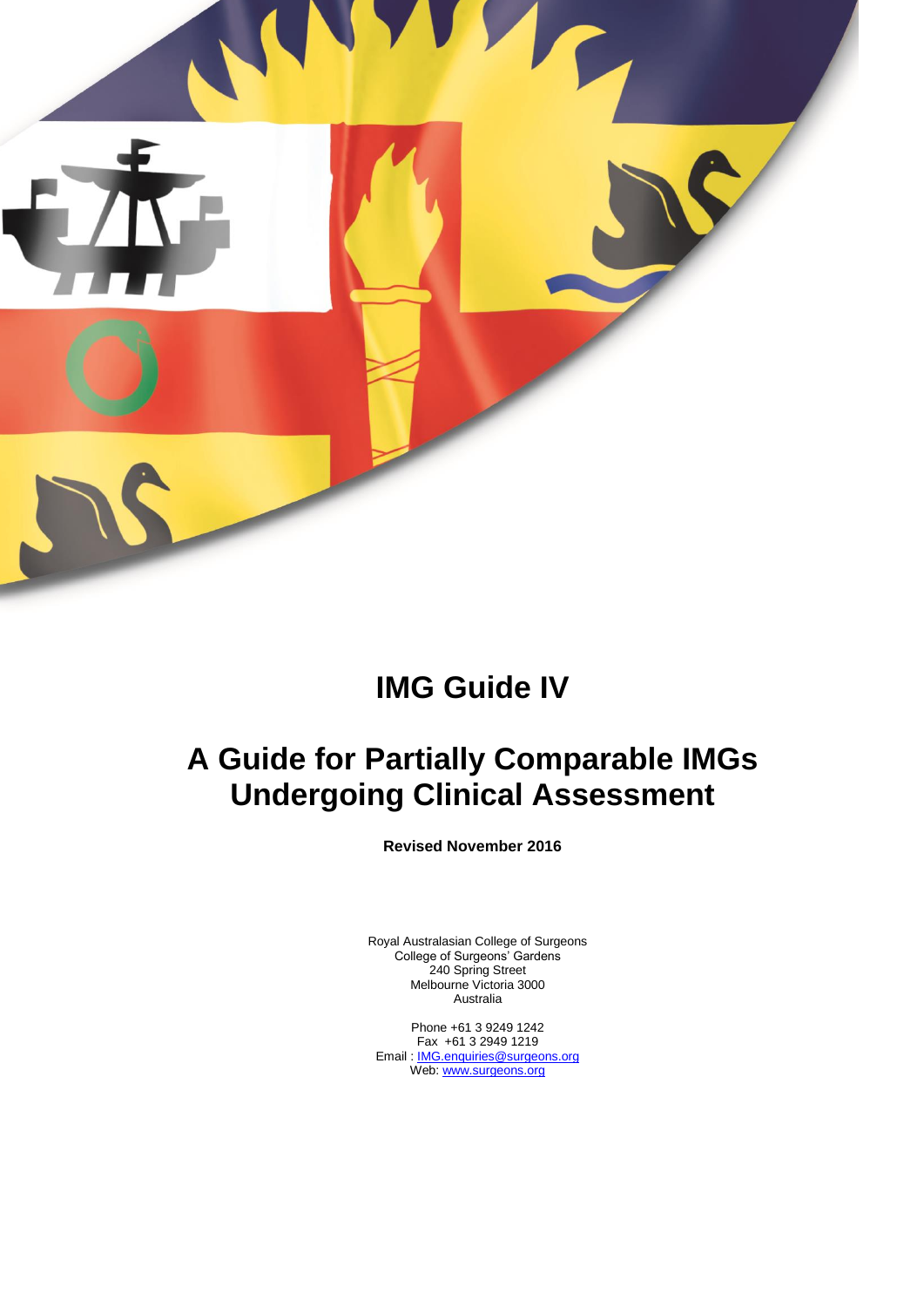### **INTRODUCTION**

This guide has been produced by the Royal Australasian College of Surgeons (RACS) as an aid for you while you complete your specialist assessment to achieve specialist recognition and Fellowship of RACS.

The RACS will have assessed you as "partially comparable" to an Australian and New Zealand trained surgeon and recommended that you complete the following in order to attain Fellowship of RACS:

- satisfactorily complete clinical assessment, under Medical Board of Australia (MBA) Level 3 supervision unless otherwise specified, for a period of up to 24 months
- participate in the RACS's Professional Development Activities during this period
- pass the Fellowship Examination, and
- complete any up skilling training or courses as stipulated in your Initial Recommendation
- Attend the RACS's IMG Induction Workshop within the first 6 months from commencement of clinical assessment
- Complete Let's Operate with Respect eLearning resource available on RACS website prior to commencement of clinical assessment

The RACS will have recommended that you find hospital employment suitable for conducting the clinical assessment and providing sufficient scope of practice to prepare you for the Fellowship Examination.

By now you will have written to the RACS accepting the recommendation and signed the IMG Agreement. The RACS will have notified you of the requirements regarding accreditation of an IMG post, submission of an IMG Post Description Form (IPDF) and in relation to formal commencement of clinical assessment. You will also be registered with the RACS as an active IMG on a specialist pathway.

#### **WHO ARE YOUR KEY RACS CONTACTS DURING THE CLINICAL ASSESSMENT PERIOD?**

Your specialist assessments will be managed by the Department of IMG Assessments at RACS (or other delegated administrative support). The key contact person during your clinical assessment is the Business Support Officer, IMG Assessments.

The contact details for the Business Support Officer are:

Business Support Officer Department of IMG Assessments Royal Australasian College of Surgeons Phone: +613 613 9249 1124 Surgeons' Gardens **Fax: +61 3 9249 1240** Spring Street **Email: MG.Enquiries@surgeons.org** Melbourne VIC 3000 Web: www.surgeons.org

The other key contacts during your clinical assessment will be

- your Clinical Assessors, who will also be Fellows of the College appointed by the Board of Surgical Education and Training (SET); and
- the Clinical Director, IMG Assessment and Support who is able to advise and assist you independently from the specialty training board.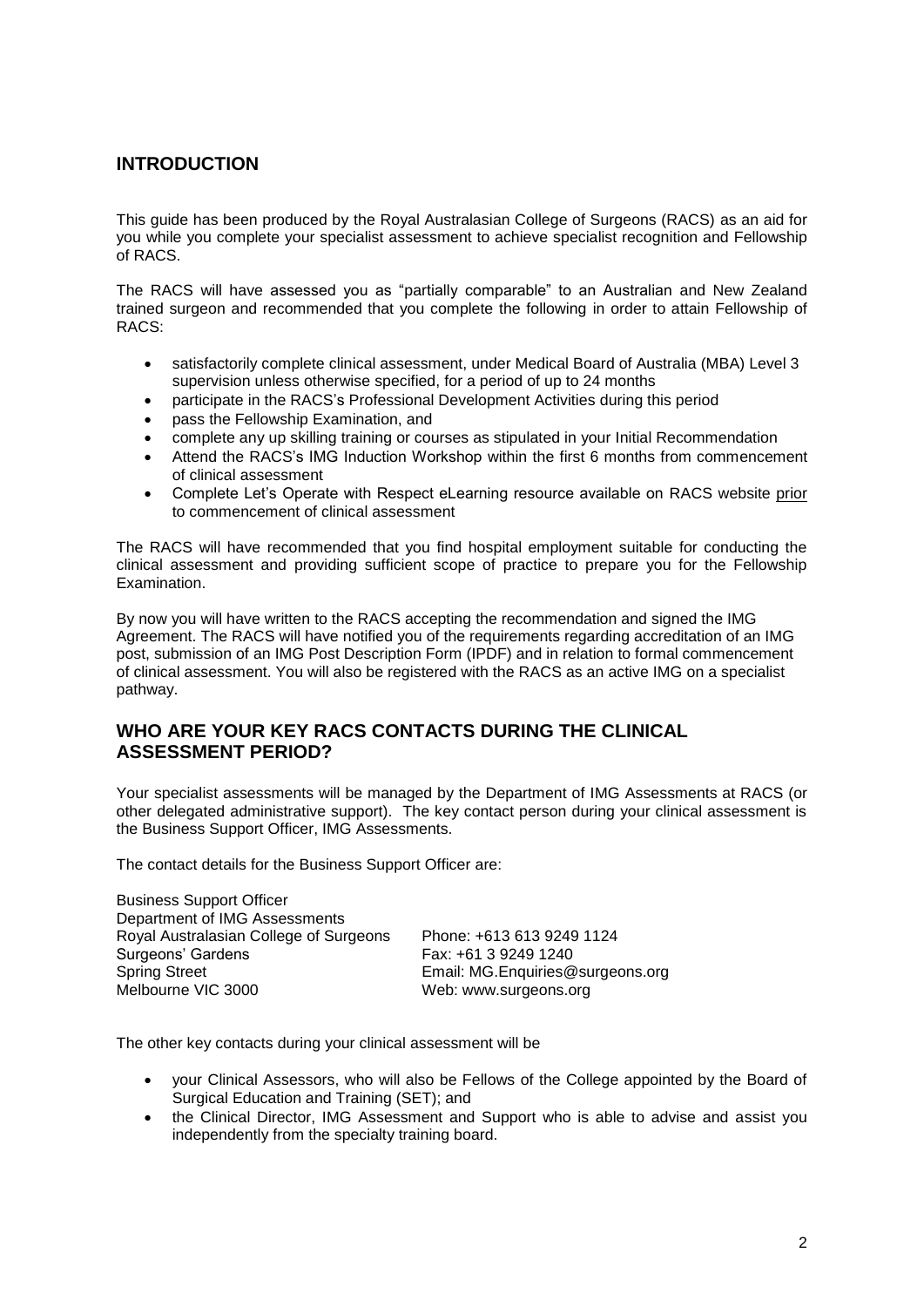The contact details for the Clinical Director, IMG Assessment and Support are:

Clinical Director, IMG Assessment and Support Department of IMG Assessments Royal Australasian College of Surgeons Phone: +613 613 9276 7479 Surgeons' Gardens Fax: +61 3 9249 1240<br>Spring Street Fax: +61 3 9249 1240 Spring Street **Email: MG.Enquiries@surgeons.org**<br>Melbourne VIC 3000 Meb: www.surgeons.org

Web: www.surgeons.org

#### **OVERVIEW**

Clinical Assessment is undertaken within the guidelines by RACS and the Medical Board of Australia (MBA) on Supervised Practice For International Medical Graduates required to undertake Level 3 supervision and Level 4 supervision.

Decisions regarding Clinical Assessment are made by the Specialty Board of the specialty in which an IMG is being assessed. The Board may delegate its decision making authority to an individual or to a sub-committee. When a delegation authority is exercised the decision of the delegate is a decision of the Board.

A partially comparable IMG is required to undertake a period of up to 24 months of clinical assessment under MBA Level 3 supervision requirements.

You will have 4 years from commencement of clinical assessment to complete all components of the Initial Recommendation.





#### **FINDING SUITABLE EMPLOYMENT**

Your first task is to find a suitable hospital position. You need to ensure that the position you are seeking for clinical assessment purposes provides:

appropriate scope of work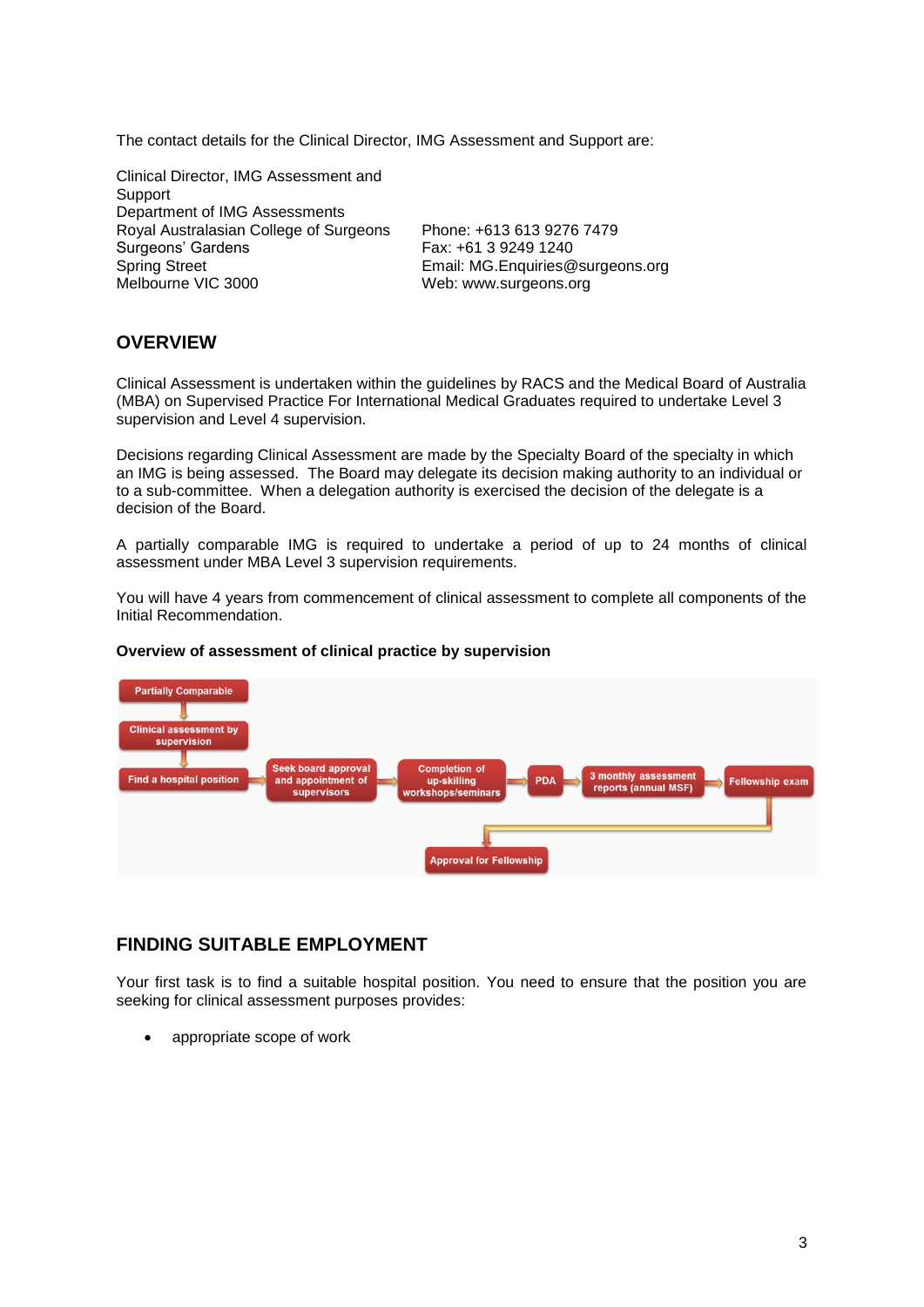- the appropriateness of the designated Fellows to provide clinical assessment
- opportunities for continuing education and preparation for Fellowship Examination
- the suitability of infrastructure for clinical assessment

The RACS does not provide recruitment advice nor does it have an exhaustive list of positions available other than those positions published in the Surgical Positions Available section of the website. You may want to contact specialised recruitment agencies to assist in finding a suitable position. Further information on finding a job is available on [www.doctorconnect.gov.au](http://www.doctorconnect.gov.au/)

When you find a position that appears suitable you will be required to refer to the IMG Assessment Post Accreditation policy and submit a RACS IMG Post Description Form (IPDF), which is available on the RACS website and return the completed form to the Department of IMG Assessments.

Applications for accreditation of an assessment post will only be assessed for IMGs who have completed the RACS "Operating With Respect" eLearning module.

The relevant Specialty Chair or nominee will determine whether the position is accredited for assessment purposes and confirm the suitability of the two clinical assessors nominated on the IPDF who will monitor your progress throughout the assessment period. You will be advised of the outcome of its review.

Once the RACS has accredited the hospital position, the clinical assessment period will formally commence (subject to the College's standardised three monthly reporting periods) and you have 4 years from commencement of clinical assessment to complete the requirements for specialist recognition and Fellowship of RACS.

If you have been assed as partially comparable you are **not** able to undertake clinical assessment in Area of Need (AoN) positions unless:

- you are assessed with a subspecialty scope of practice specific to the AoN position; or
- the IMG has satisfactorily completed 12 months of MBA Level 3 supervision in a non-AoN position and the relevant Specialty Board considers the post suitable for completion of the remaining periods of assessment; or
- 3 months of MBA Level 3 supervision has been completed in a major teaching or tertiary hospital of the relevant specialty Board considers the post suitable for completion of the remaining periods of assessment; and
- The AoN position has been deemed suitable by RACS.

#### **STANDARISED THREE MONTHLY REPORTING PERIODS**

All IMGs commencing clinical assessment are subject to the RACS's standardised three monthly reporting periods. The standard three monthly periods of assessment commence on 1 February, 1 May, 1 August or 1 November.

You will nominate a commencement date of clinical assessment to coincide with one of the commencement dates listed above. You can start your employment at any time prior to formal commencement of your clinical assessment.

IMGs who nominate a start date of clinical assessment but start employment at a later date will have their commencement date default to the next quarterly start date.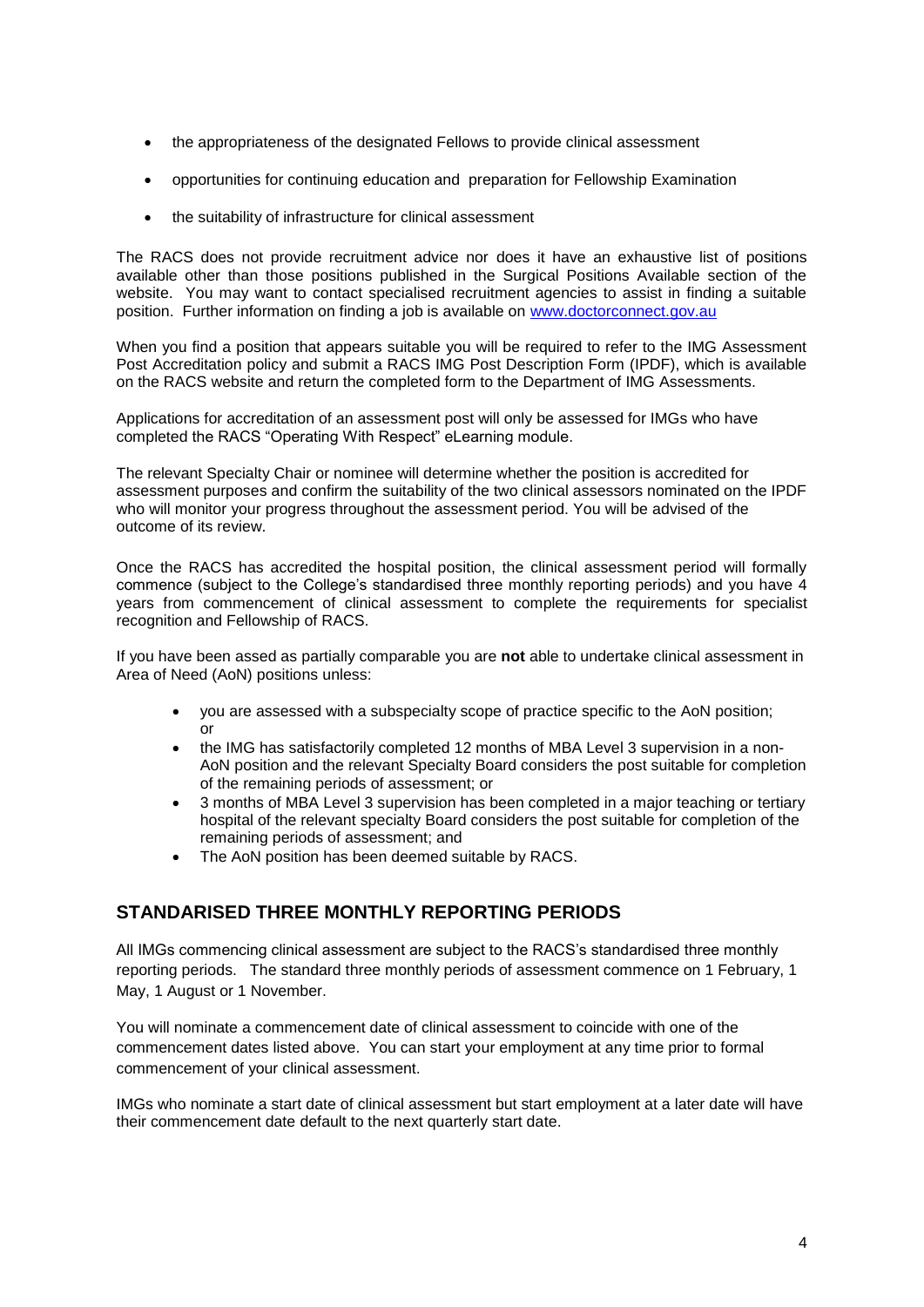#### Note for IMG surgeons in Area of Need positions

Area of Need positions are administered through the government health jurisdictions. Generally, an IMG surgeon who is in an Area of Need position is also undergoing assessment for specialist recognition and Fellowship of the RACS. Information on the specialist pathway for Area of Need is available on the RACS website.

#### **APPOINTMENT OF CLINICAL ASSESSORS**

You or your employing hospital may nominate two clinical assessors. The RACS, however, will make the final decision regarding the appointment. The Clinical Assessors will have Fellowship of the RACS in the discipline in which you are being assessed. Further information with regard to the role and responsibilities of Clinical Assessors can be obtained from the RACS:

- Clinical Assessors of IMGs policy
- A Guide for Clinical Assessors

available on the RACS's website.

#### **PURPOSE OF CLINICAL ASSESSMENT**

As you have been assessed as partially comparable, the RACS will recommend that your clinical assessment will be by **MBA Level 3 supervision**.

This means that your clinical practice will be monitored and assessed by two Clinical Assessors who are Fellows of the College. Your Clinical Assessors will be aware of your interim recommendation and will be able to provide you with feedback on your clinical performance and progress towards completion of requirements for specialist recognition and Fellowship of RACS. Clinical assessment will be performed by two Fellows nominated by the assessing Specialty Board Chair or nominee.

Supervision of your surgical practice provides assurance to RACS, the Medical Board of Australia (MBA) and the community that your surgical practice is safe and is not putting the public at risk. Together with the Fellowship Examination, it provides RACS the evidence that you possess the competencies, skills and attributes of an Australian or New Zealand trained surgeon. The period of supervision will also introduce you to a culture of continuous learning and professional development.

Satisfactory performance against the required standards confirms that the recommended pathway for you is an appropriate one.

Your responsibilities under **MBA Level 3 supervision** include to:

- Schedule regular meetings with your Clinical Assessors and make all reasonable efforts to ensure that these meetings take place;
- Set supervision and development goals, together with your Clinical Assessors;
- Submit the completed assessment reports and operative logbook summary to RACS for review by the Specialty Board Chair or nominee no more than two weeks after the conclusion of each three month period;
- Contact your Clinical Assessor(s) early if you have a problem;
- Recognise the limits of your professional competence and seek guidance and assistance from your Clinical Assessor(s);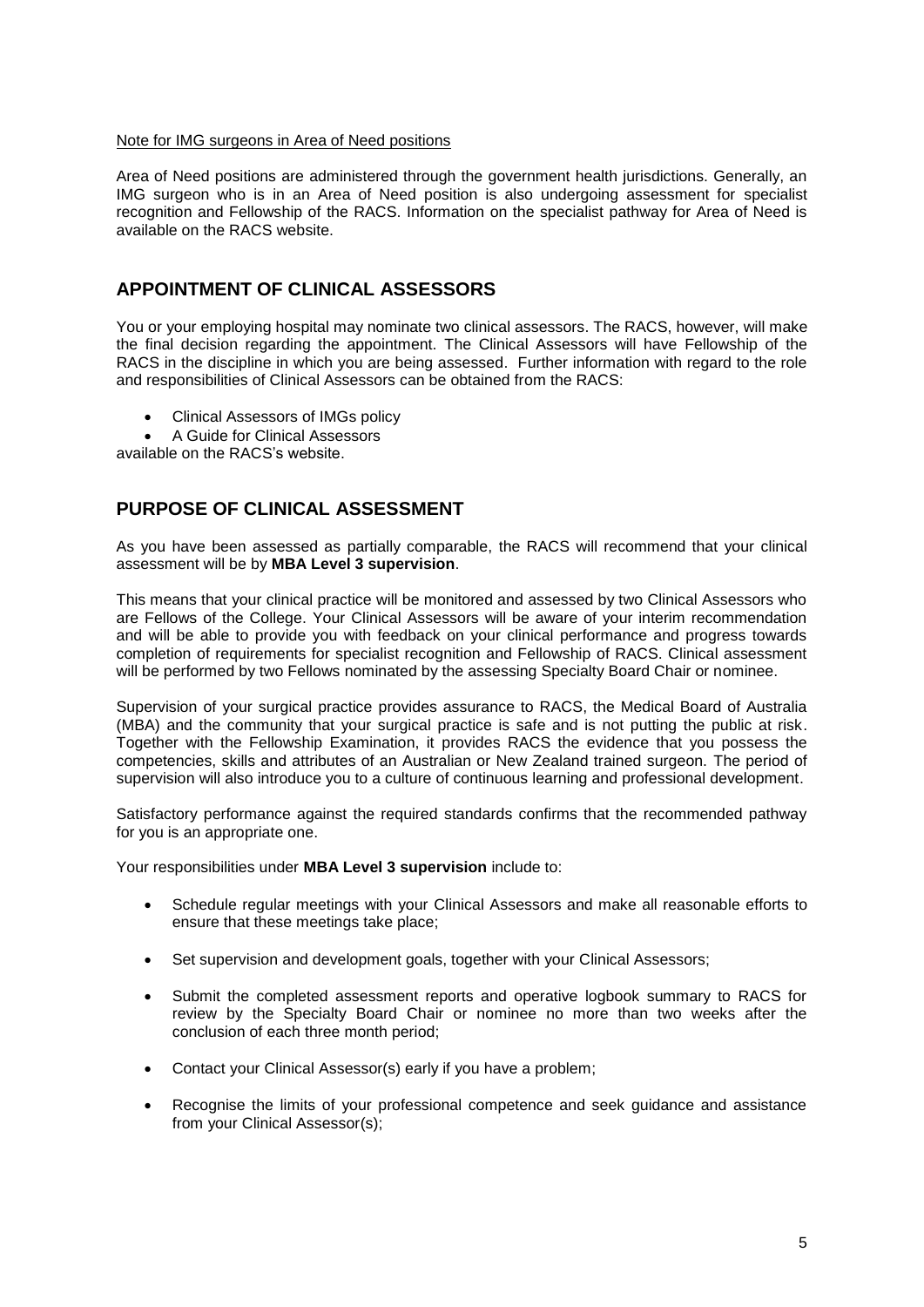- Obtain approval from the RACS for any proposed changes to clinical assessment arrangements, including any changes to Clinical Assessor(s) and/or hospital position;
- Inform the RACS if requirements of your clinical assessment are not being met eg. If your Clinical Assessor(s) is unable to provide the necessary levels of supervision or attend meetings;
- Inform the RACS if the hospital position is not providing you with the appropriate scope of work or requisite scope of work as recommended by the Specialty Board;
- You have completed an IMG Orientation Program via RACS eLearning resource available on RACS website within the first 3 months from commencement of clinical assessment;
- Participate in the IMG Induction Program within the first 6 months from commencement of clinical assessment.

## **WHAT IS THE ROLE OF THE CLINICAL ASSESSOR?**

.

The role of your Clinical Assessor providing **MBA Level 3 supervision** is to assess you to determine if you possess the necessary attributes to achieve comparability to an Australian or New Zealand trained surgeon. Clinical assessment requires you to have regular meetings with your Clinical Assessors, and for them to have direct observation of your clinical practice on a regular basis. In addition, your Clinical Assessor needs to:

- ensure that he/she is accessible by telephone or video link if they are not physically present; and
- conduct performance assessment meetings and provide constructive feedback to you; and
- complete periodic assessment reports as required by RACS. The Clinical Assessor is expected to liaise with other members of the hospital unit to ascertain your performance across all of the RACS competencies; and
- address any problems that are identified.

The role of your Clinical Assessor specifically is to observe your clinical practice to ensure that you are safe to practice independently as a specialist surgeon. The Clinical Assessor will also assess whether you are practising at the level of a Fellow of the RACS on day one of practice.

Under **MBA Level 3 supervision** it is envisaged that you will have regular contact via face-to-face, email or telephone with your clinical assessors. This will enable you and your assessors to work together through various issues including, but not limited to:

- Identifying aspects of practice where you require support and assistance
- Negotiating plans of action in order to meet needs and goals
- Selecting Continuing Medical Education activities and audit options to complement and support specific aspects of your surgical practice
- Determining the focus and design of audit activities
- Reviewing the results of audit activities
- Addressing any deficiencies which are revealed as a result of audit activities and performance review
- Assessment of progress towards preparing for satisfactory completion of the Fellowship Examination

It is expected that your Clinical Assessors will liaise with other members of the hospital unit to ascertain your performance across all RACS competencies before completing periodic assessment reports.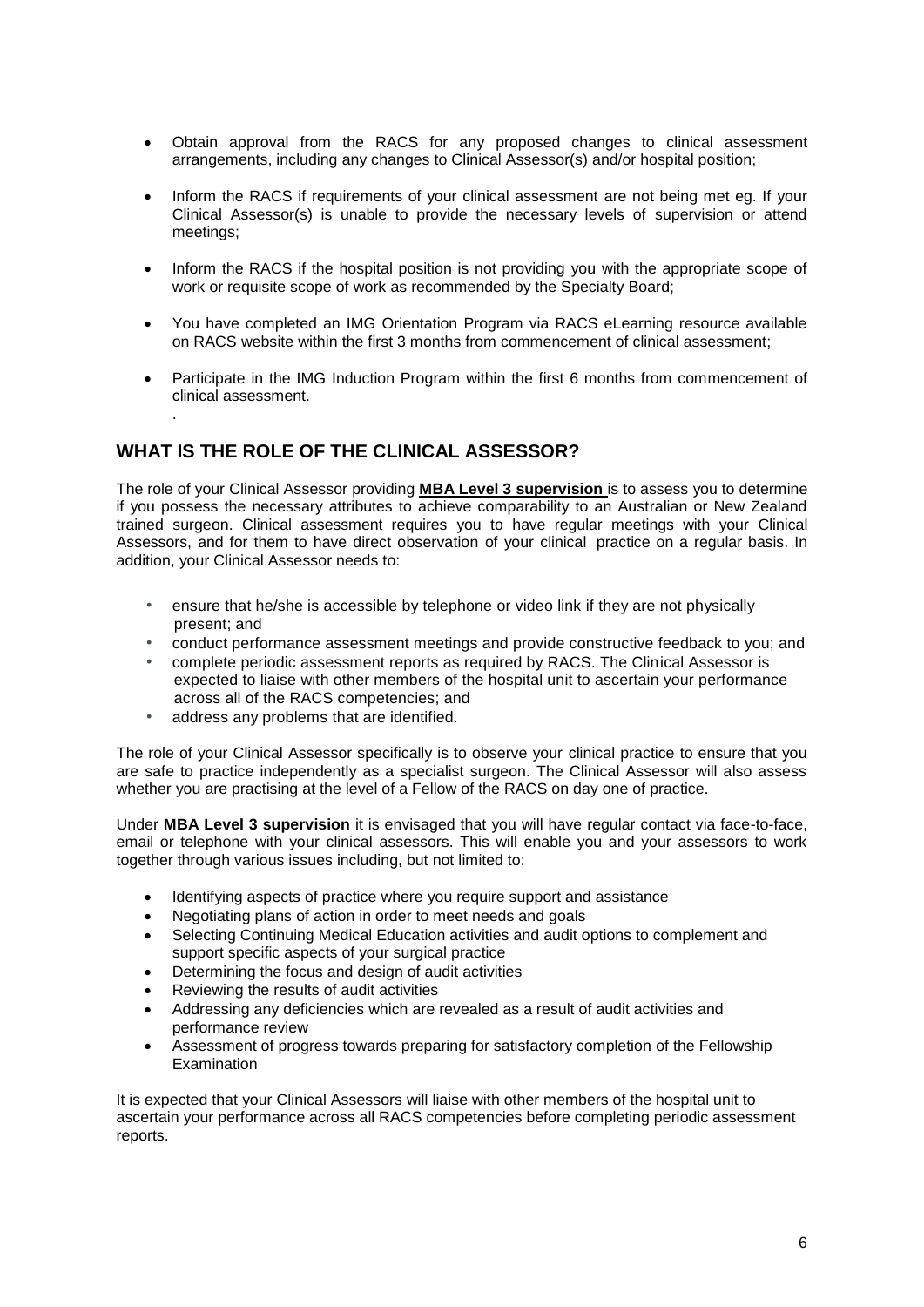Details on the RACS competencies can be found on the RACS website

The clinical assessor under MBA Level 3 supervision is not 'training" you.

#### **RECEIVING FEEDBACK**

Meaningful feedback is at the heart of clinical assessment. It is a vital part of the assessment process where IMG surgeons are told how they are performing. It needs to be based on first hand observations of their performance and aims to provide you with an opportunity to clarify your strengths and weaknesses, to encourage self reflection, raise self awareness and plan for future development.

Feedback will be planned, not rushed, and wherever possible it will be given in a timely fashion, as close to the observed behaviour as possible. It will be specific and you will be told precisely the areas in which you have performed well. Where possible you will be given illustrative examples, for example;

> "When you told the patient their diagnosis you used clear and simple explanations and checked for their understanding".

Similarly your Clinical Assessors will be discussing areas that need to be improved. They will endeavour to be clear and specific; for example

> "When you told the patient their diagnosis you used technical terms that they appeared not to understand, you were rushed and appeared insensitive to their concerns".

Your Clinical Assessor(s) will want to ensure that feedback provided to you is **specific** and **constructive** and **given in such a way that you will listen to and act on it**.

Your Clinical Assessors may ask questions about areas you believe you are performing well and areas where you think you could improve.

### **QUARTERLY CLINICAL ASSESSMENT REVIEW AND REPORTS**

A Fellow providing clinical assessment under MBA Level 3 is required to undertake a review of your surgical practice. You will be required to meet quarterly with your Clinical Assessors for a performance review. To facilitate the work of the Clinical Assessors undertaking the review, it is expected that your employer will establish a mechanism of feedback from appropriate staff as to your professional relationship and communication with patients, relatives and staff.

The Clinical Assessors should ensure that they personally interview appropriate surgical and anaesthetic staff, junior medical staff, allied health and nursing staff to explore these issues **prior** to meeting with you to discuss progress.

At the conclusion of each three month assessment of clinical practice period you must submit to the Specialty Board, via the IMG Department (or other delegated administrative support), a **consensus** assessment progress report from the Clinical Assessors.

This process involves:

1. You to initiate a meeting with your Clinical Assessors to discuss progress. This meeting should take place, no more than two weeks after the conclusion of each three month period.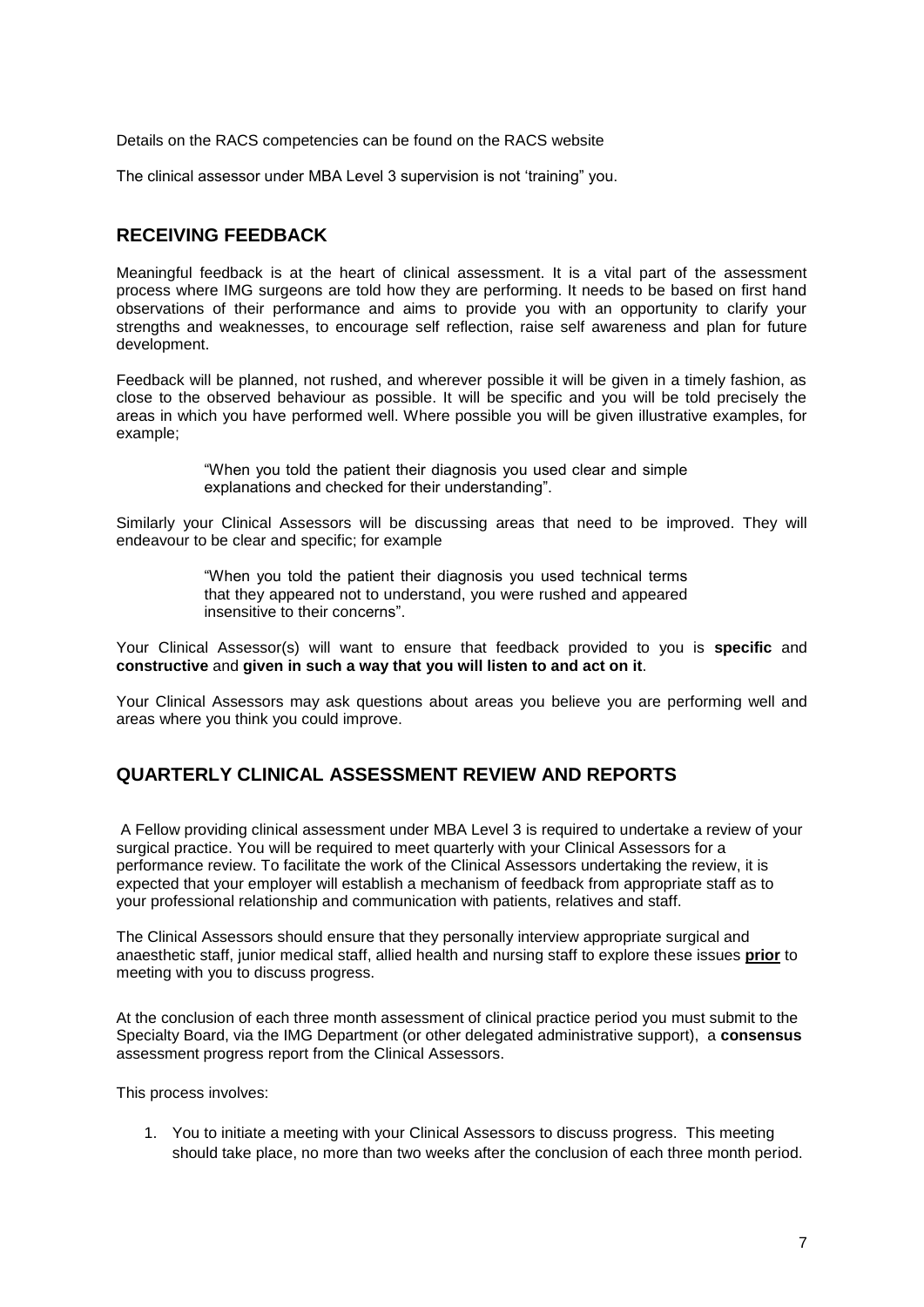- 2. You to initiate the online assessment progress report to one of their Clinical Assessors prior to the meeting.
- 3. The assessment progress report to be completed by the Clinical Assessor nominated by you during or following your meeting. Note: *The completed online assessment progress report is based on a consensus assessment by all Clinical Assessors.*
- 4. You to review the assessment progress report prior to submission to RACS (or other delegated administrative support).
- 5. A copy of the assessment progress report is emailed to you and your Clinical Assessors.

It is essential that the results of the review undertaken with your Clinical Assessors are recorded on the assessment progress report assessing your surgical performance and progress.

The Clinical Assessor completing the assessment progress report must ensure **all sections of the assessment progress report is completed**. Additional information relating to any matter can be addressed within the form.

In addition to undertaking quarterly (3-monthly) performance reviews, you will be required to undertake the following assessment tools (administered online) during your period of clinical assessment:

- Annual Multi-Source Feedback (MSF)
- 3-monthly Direct Observation of Procedural Skills (DOPS) and
- 3-monthly Mini Clinical Examinations (Mini-Cex) assessments

Details for all these assessment tools are available on the College's website.

The IMG Assessment Department (or other delegated administrative support) will record whether your progress is satisfactory or unsatisfactory in your assessment record and they will confirm this with you in writing.

At the end of each year you will receive a transcript of your progress to retain as a record.

#### **MANAGEMENT OF UNSATISFACTORY PERFORMANCE**

If the Specialty Board Chair or nominee determines that an IMG surgeon's performance is unsatisfactory the Department of IMG Assessments (or other delegated administrative support) will contact the IMG in writing. The correspondence will be copied to the Clinical Assessors.

The Department of IMG Assessments (or other delegated administrative support) will also schedule a performance counselling interview, which will be attended by the Specialty Board Chair or nominee, the IMG, and both the Clinical Assessors.

Within seven days of the interview written notification of the outcomes will be provided to the IMG and the Clinical Assessors and may include:

- 1. Identification of the areas of unsatisfactory performance.
- 2. Confirmation of the remedial action plan.
- 3. Identification of the required standard of performance to be achieved.
- 4. Review of the approved assessment post.
- 5. Possible implications if the required standard of performance is not achieved.

#### **REMEDIAL ACTION PLAN**

Preparation of the Remedial Action Plan will be co-ordinated through the Department of IMG Assessments (or other delegated administrative support) in consultation with the Clinical Assessors,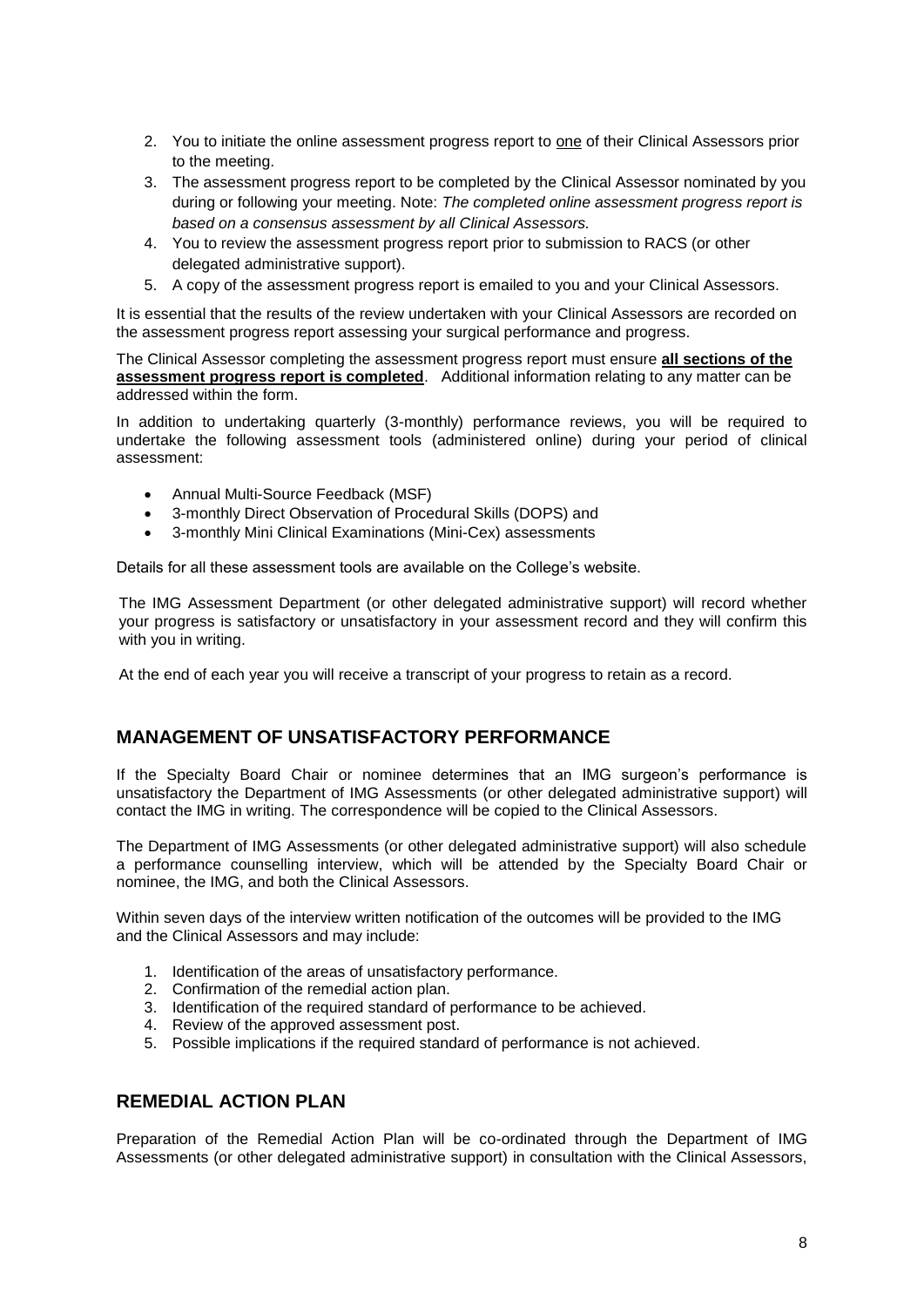the Specialty Board Chair or nominee, and the IMG surgeon. This process will be commenced as soon as possible after the quarterly performance review meeting.

The plan fulfils four functions, which are;

- 1. To identify the areas in which an IMG's performance is below standard
- 2. Specify areas where up-skilling is required
- 3. Define the assessment method and criteria
- 4. Record the performance grade at the end of the rotation

The Department of IMG Assessments (or other delegated administrative support) will send a copy of the agreed plan to the IMG surgeon and the Clinical Assessors and this plan will be used during the next three-monthly rotation. As soon as the IMG surgeon and the Clinical Assessors have a copy of the Remedial Action Plan, the IMG surgeon will be required to attend a meeting to incorporate the education and assessment requirements needing development into the intentions for the term. The Clinical Assessors will notify RACS that this meeting has occurred.

Throughout the term the Clinical Assessors will monitor and record the IMG surgeon's progress.

To prepare for the next clinical assessment review the Clinical Assessors will consult with medical and nursing staff concerning progress, to consolidate views. They will schedule a meeting with the IMG surgeon to discuss progress.

Should subsequent identification of unsatisfactory performance in any area and/or including inadequate breadth and scope of clinical practice by the IMG be identified, the Specialty Board Chair or nominee must formally notify the IMG via the Department of IMG Assessments (or delegated administrative support). The clinical assessors will also be notified. The Department of IMG Assessments will arrange a reassessment of the IMGs specialist and/or AoN assessment. The reassessment will be undertaken by the Specialty Board Chair or nominee, and Deputy Chair, Board of Surgical Education and Training (SET) or nominee. At the conclusion of reassessment notification may include:

- a) Review of the recommendation to the AMC to include an extended period of assessment of clinical practice
- b) Review of the approved assessment post.
- c) Amendment of the recommendation. This may require the IMG to apply to enter the Surgical Education Training (SET) program.
- d) Withdrawal of College approval of the Area of Need position/hospital post.

In order to clarify an IMG surgeon's performance the Specialty Board Chair or nominee may request an independent assessment or audit of the IMG surgeon's performance during the development process.

Should a period of unsatisfactory performance by the IMG be determined to potentially endanger the welfare of patients, RACS reserves the right to make a notification to the MBA. The legal requirements of mandatory reporting will be followed.

#### **PROFESSIONAL DEVELOPMENT ACTIVITIES**

All IMG surgeons undergoing clinical assessment are required to participate in the RACS's Professional Development Activities. This program is managed through the RACS's Department of IMG Assessments. Further information can be obtained from the Professional Development Opportunities for IMGs policy on the RACS's website.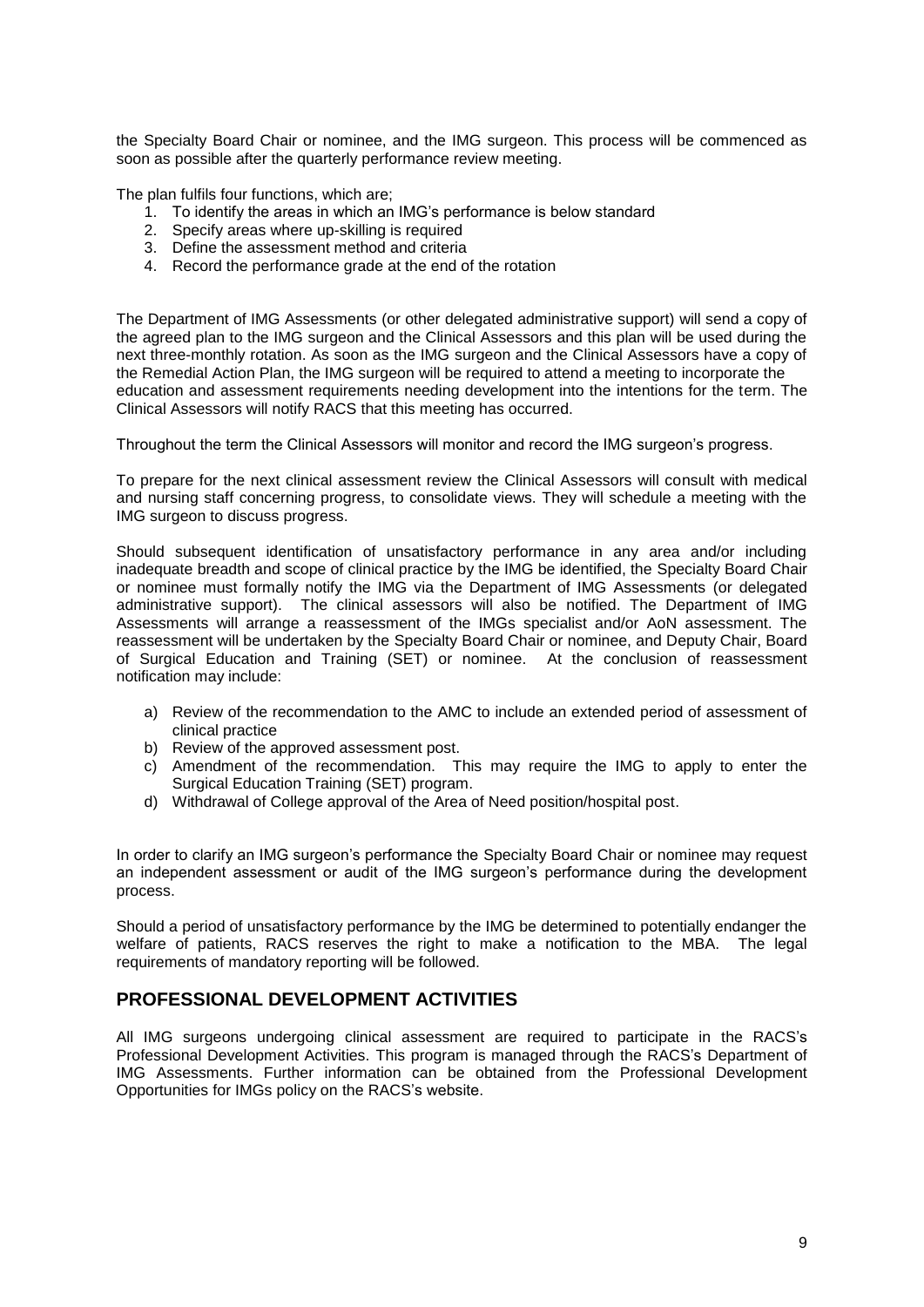#### **MAINTENANCE OF PROFESSIONAL STANDARDS (MOPS)**

An IMG must register for the MOPS program in January of the year following completion of clinical assessment if they have not attained fellowship, and remain in that program until Fellowship is attained or the pathway to Fellowship ceases.

#### **APPLYING TO PRESENT FOR THE FELLOWSHIP EXAMINATION**

The Fellowship Examination is managed by the RACS's Examinations Department. If you are required to undertake a period of supervision greater than 12 months, you may upon satisfactory completion of a minimum of nine months of assessment of clinical practice apply to sit the Fellowship Examination.

If you are required to undertake a period of supervision of a period up to 12 months, you may apply to sit the Fellowship Examination at any time after commencement of clinical assessment.

The exams are run two times a year in Australia and/or New Zealand and have deadlines for applications. Fees are payable.

For further information and contact details refer to the Fellowship Examination website, which can be located under "Examinations" in the "Surgical Education and Training" section of the RACS website [www.surgeons.org](http://www.surgeons.org/)

#### **ELIGIBILITY FOR FELLOWSHIP**

When all requirements for Fellowship have been successfully completed the Specialty Board Chair or nominee will review your specialist assessment reports and make a determination concerning recommendation for specialist recognition and Fellowship of RACS. If you have been recommended for Fellowship, the RACS will notify you and forward to you information regarding making an Application for Admission to Fellowship.

#### **WHO CAN SUPPORT YOU?**

The RACS has experienced IMG Assessment Managers and a Clinical Director of IMG Assessments to support you as you progress through your specialist pathway. Contact them for help and advice as required.

For matters relating to your clinical progress and preparation for the Fellowship Examination speak with your Clinical Assessors or the RACS staff at the Department of Examinations. Their contact details can be found on the RACS website.

#### **WHAT FEES ARE PAYABLE FOR CLINICAL ASSESSMENT AND WHAT DO THEY COVER?**

The fees for clinical assessment are set annually and published on the RACS website. There are two sets of fees; one for Level 3 supervision which requires on-site clinical assessment and the other for Level 4 supervision which may be off-site clinical assessment.

Once you have paid the annual fee, you will be entitled to the following RACS services:

- Surgical News magazine
- ANZ Journal of Surgery
- Password access to the members sections of the RACS website
- Access to elearning resources on College website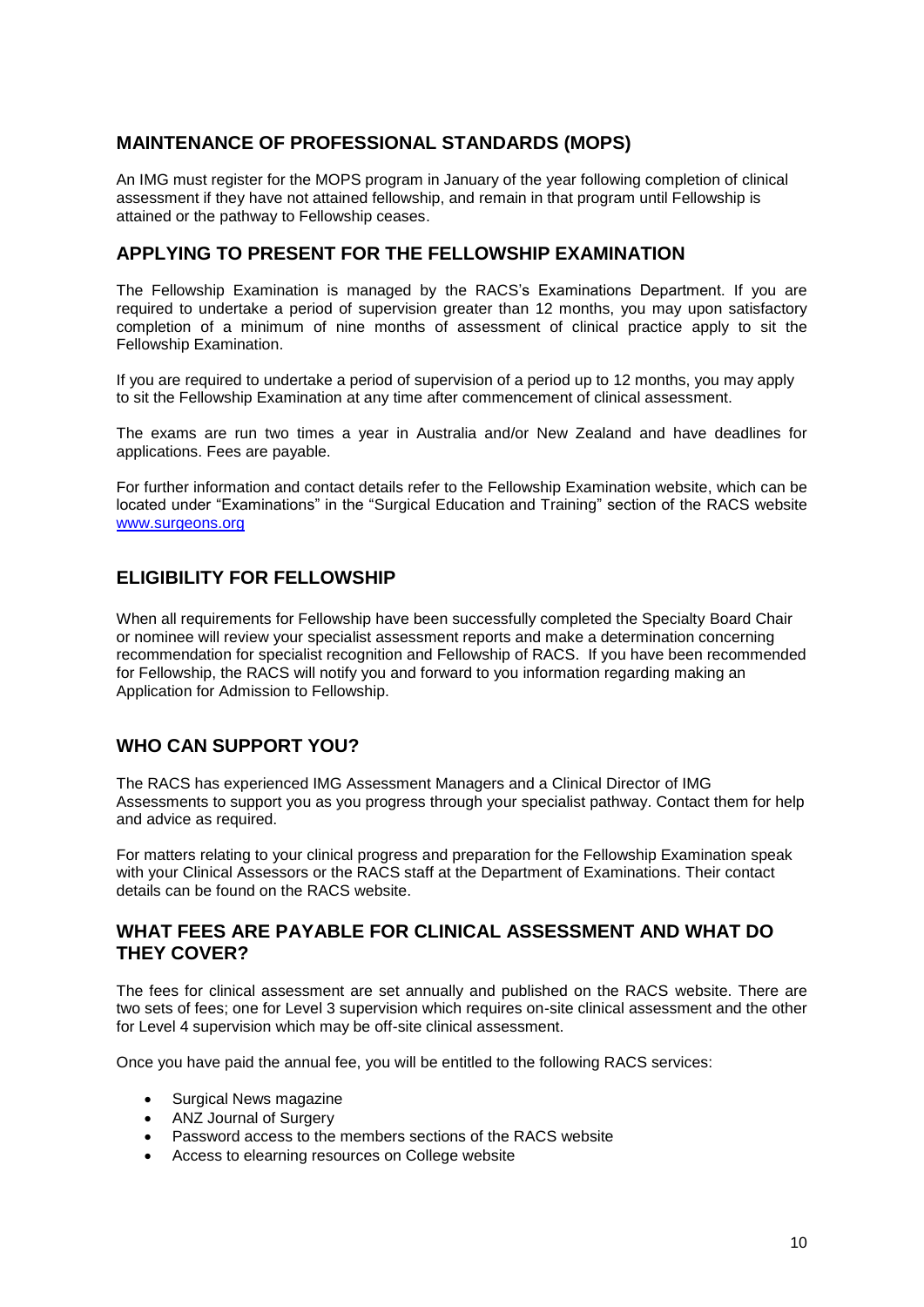- Four formal review meetings per year with each of your clinical assessors and additional communications according to your assessment recommendations
- Access to surgical education and training material on a user pays basis
- Access to the RACS's online assessment tools including MALT
- Administrative support from the Department of IMG Assessments in accordance with the requirements of your recommendation
- Access to the RACS Clinical Director, IMG Assessments and Support

#### **ADDITIONAL RESOURCES**

The RACS provides some courses which are designed to assist IMG surgeons in their professional practice:

- 1. Care of the Critically Ill Surgical Patient (CCrISP)
- 2. Emergency Management of the Severe Trauma (EMST)
- 3. Critical Literature Evaluation and Research (CLEAR)
- 4. Non Technical Skills for Surgeons (NOTSS)
- 5. Training in Professional Skills (TIPS)
- 6. Statistics for Surgeons (STATS)
- 7. Laparoscopic skills course
- 8. Training in Professional Skills (TIPS)
- 9. Preparation for the Fellowship Examination (eLearning resource)
- 10. IMG Orientation Program (eLearning resource)
- 11. Let's Operative with Respect (eLearning resource)

#### **COMPLAINTS AND APPEALS**

RACS has implemented a formal process for handling complaints and appeals. These must be lodged within three months of receipt of notice of original decision.

Requests for review or reconsideration of RACS decision following specialist and/or Area of Need outcome must be lodged in writing within **20 Victorian working days** of receipt of original decision, and sent to:

The Manager IMG Assessments The Royal Australasian College of Surgeons Surgeons' Gardens Spring Street Melbourne VIC 3000

Complaints or appeals must be lodged in writing within **three months** of receipt of notice of original decision and sent to

Executive Director of Surgical Affairs The Royal Australasian College of Surgeons Surgeons' Gardens Spring Street Melbourne VIC 3000

Further details may be obtained by referring to the Appeals Mechanism policy on the RACS website [www.surgeons.org](http://www.surgeons.org/)